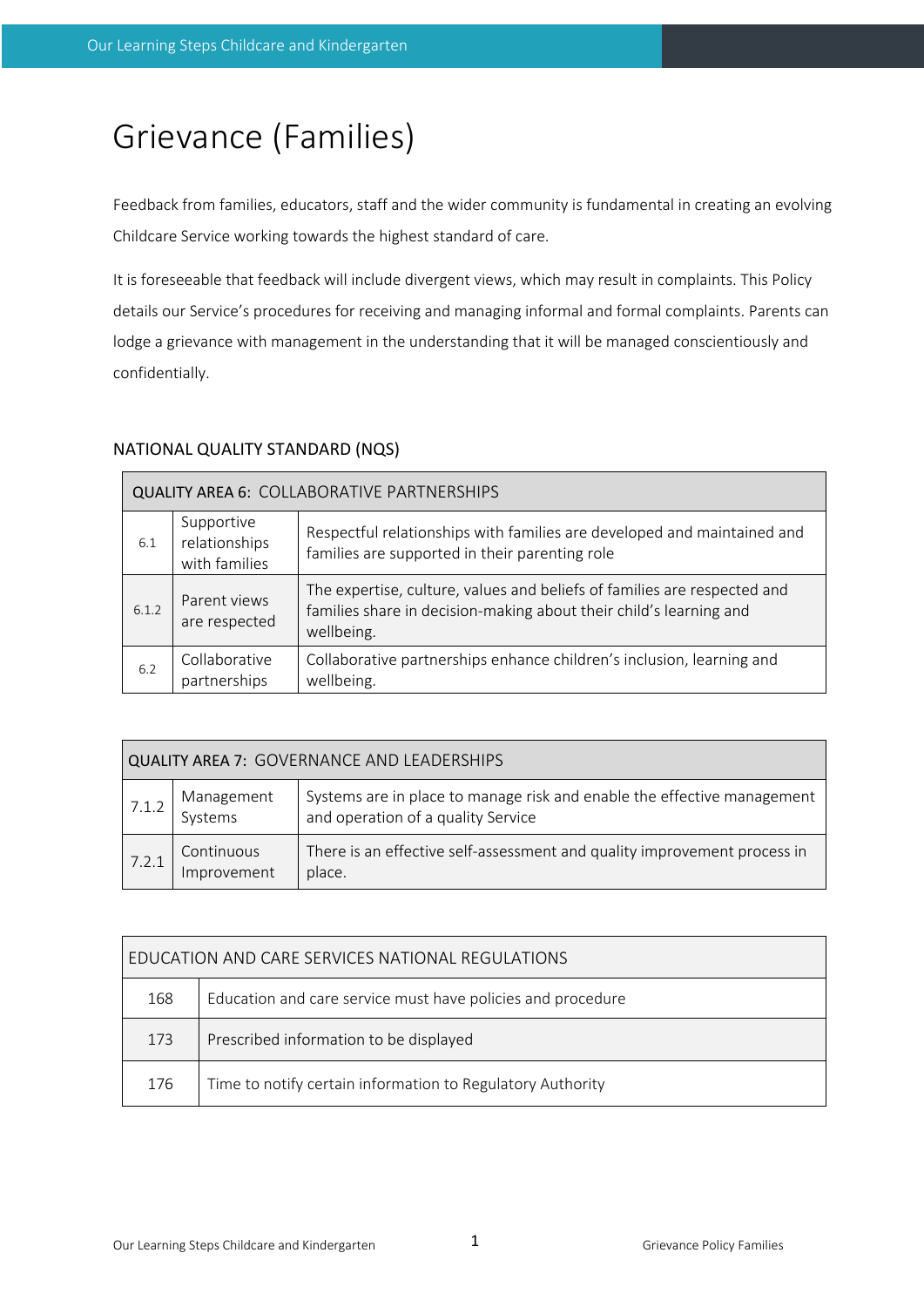#### RELATED POLICIES

| Code of Conduct Policy                              | Respect for Children Policy          |  |  |
|-----------------------------------------------------|--------------------------------------|--|--|
| Privacy and Confidentiality Policy                  | Student and Volunteer Workers Policy |  |  |
| <b>Family Communication Policy</b>                  | Responsible Person Policy            |  |  |
| Interactions with Children, Family and Staff Policy | Grievance Policy (General)           |  |  |
|                                                     |                                      |  |  |

#### PURPOSE

We aim to investigate all complaints and grievances with a high standard of equity and fairness. We will ensure that all persons making a complaint are guided by the following policy values:

- Procedural fairness and natural justice
- Code of ethics and conduct
- Culture free from discrimination and harassment
- Transparent policies and procedures
- Opportunities for further investigation
- Adhering to our Service philosophy

Our Service believes in procedural fairness and natural justice that govern the strategies and practices, which include:

- The right to be heard fairly
- The right to an unbiased decision made by an objective decision maker
- The right to have the decision based on relevant evidence.

## SCOPE

This policy applies to children, families, staff, management and visitors of the Service.

#### IMPLEMENTATION

Grievances can transpire in any workplace. Handling them appropriately is imperative for sustaining a safe, healthy, harmonious and productive work environment. The Grievance Policy ensures that all persons are presented with procedures that:

- Value the opportunity to be heard
- Promote conflict resolution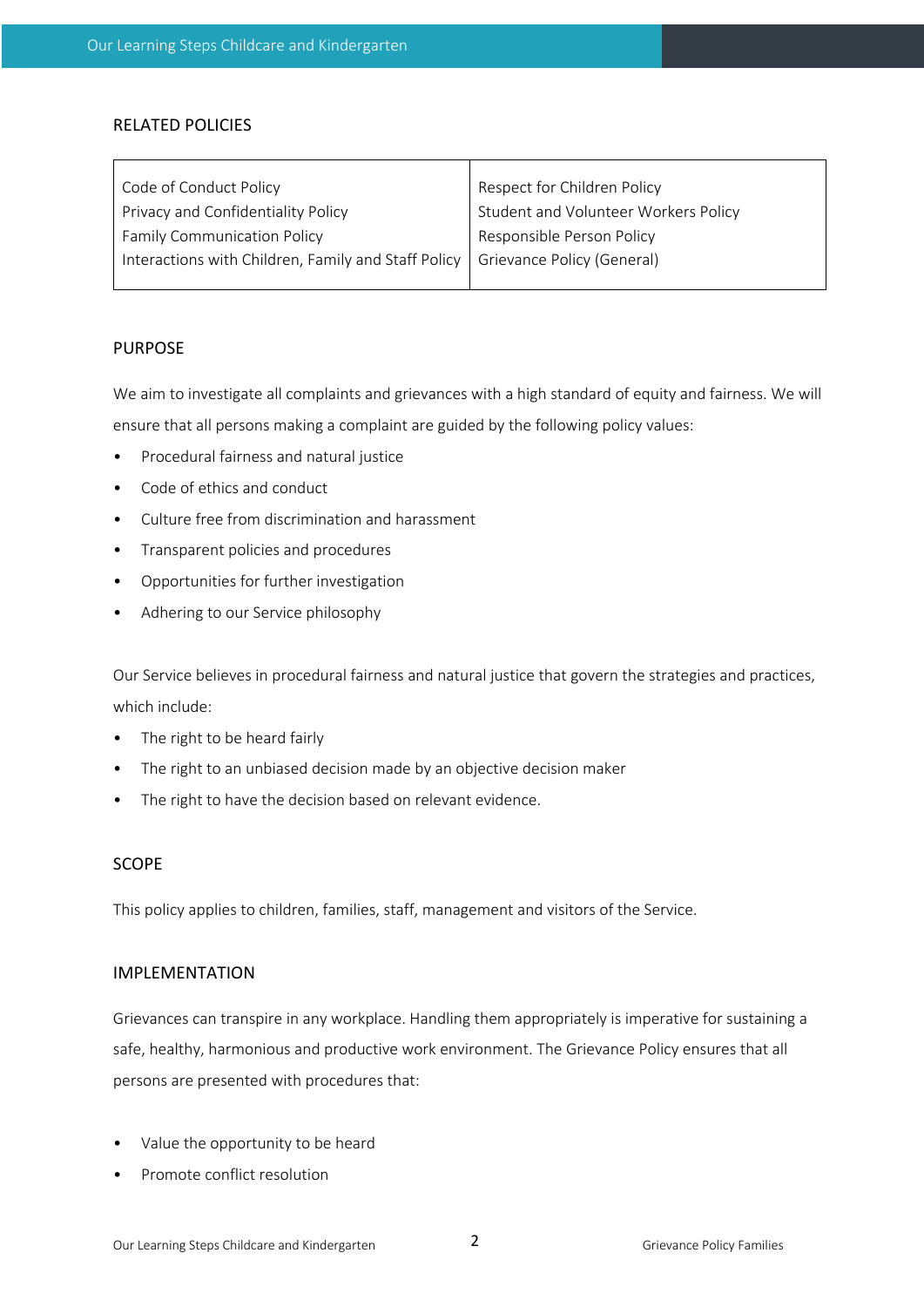- Encourage the development of harmonious partnerships
- Ensure that conflicts and grievances are mediated fairly
- Are transparent and equitable.

#### **DEFINITIONS**

Complaint: An issue of a negligible nature that can be resolved within 24 hours, and does not require a comprehensive investigation. Complaints include a manifestation of discontentment, such as poor service, and any verbal or written complaint directly related to the Service (including general and notifiable complaints). Complaints do not include staff, industrial or employment matters, occupational health and safety matters (except associated with the safety of children).

Grievances Management Forms/File: Records information about complaints and grievances received at the Service, along with the outcomes. These documents must be securely stored, accessible only to educators and Department of Education and Training. They can provide valuable information to the Approved Provider and Nominated Supervisor of the Service to ensure children and family's needs are being met.

Grievance: A grievance is a formal statement of complaint that cannot be addressed immediately and involves matters of a more serious nature. For example: If the service is in breach of a regulation causing injury or possible harm to a child.

Mediator: A person who attempts to make people involved in a conflict come to an agreement.

Mediation: An attempt to bring about a peaceful settlement or compromise between disputants through the objective intervention of a neutral party.

Notifiable complaint: A complaint that alleges a breach of the Regulation and Law, National Quality Standards or alleges that the health, safety or wellbeing of a child at the Service may have been compromised. Any complaint of this nature must be reported by the Approved Provider or Nominated Supervisor to the Department of Education and Training within 24 hours of the complaint being made – (Section 174[2] [b], Regulation 176[2][b]).

If the Nominated Supervisor is unsure whether the matter is a notifiable complaint, it is good practice to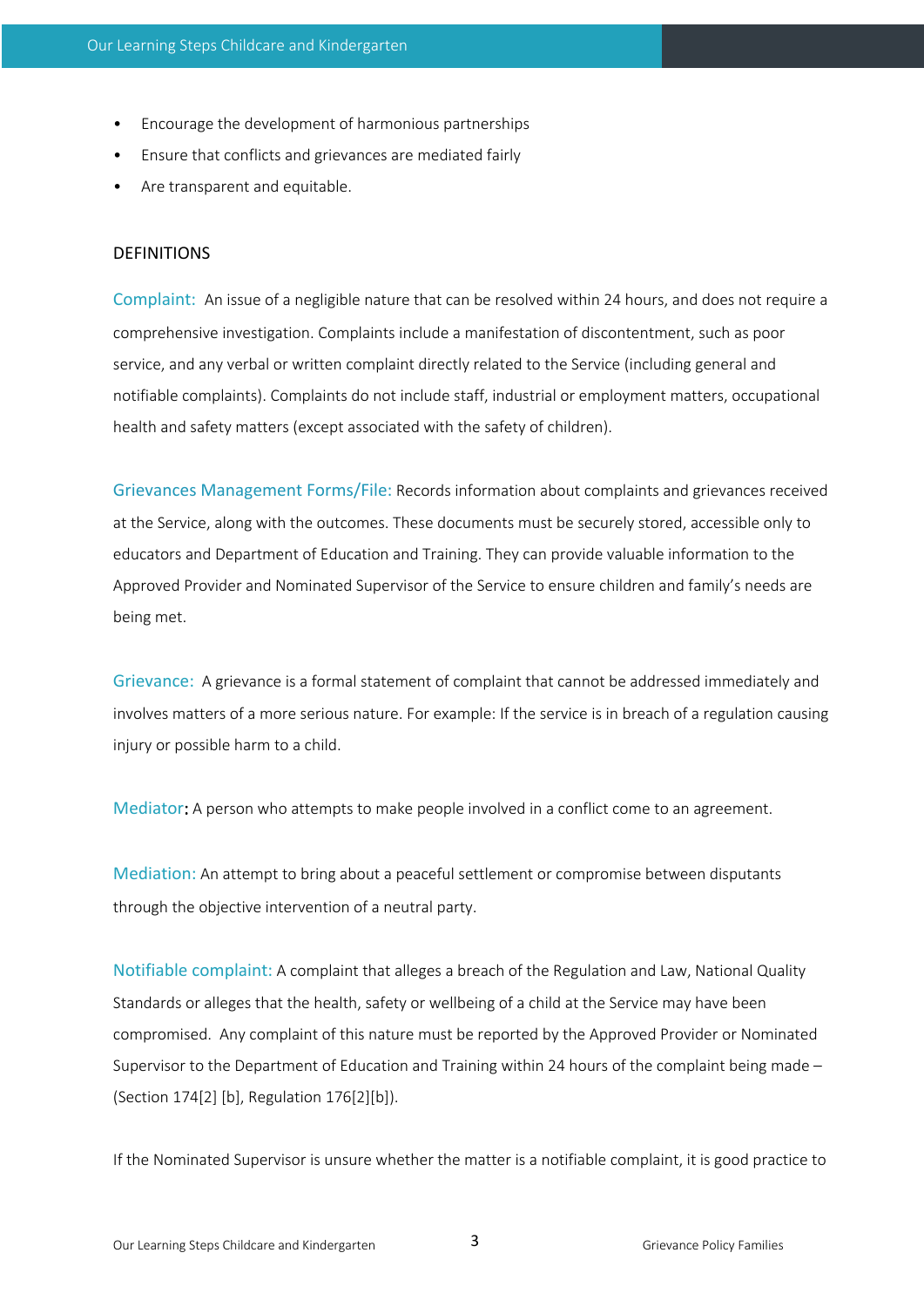contact The Department of Education and Training for confirmation. Written reports must include:

- Details of the event or incident
- The name of the person who initially made the complaint
- If appropriate, the name of the child concerned and the condition of the child, including a medical or incident report (where relevant)
- Contact details of a nominated member of the Grievances Subcommittee
- Any other relevant information

Written notification of complaints must be submitted using the appropriate forms, which can be found on the ACECQA website: www.acecqa.gov.au and logged using NQA ITS (National Quality Agenda IT System).

Serious Incident: An incident resulting in the death of a child, or an injury, trauma or illness for which the attention of a registered medical practitioner, emergency services or hospital is sought or should have been sought. This also includes an incident in which a child appears to be missing, cannot be accounted for, is removed from the Service in contravention of the Regulations or is mistakenly locked in/out of the Service premises (Regulation 12).

A serious incident should be documented in an Incident, Injury, Trauma and Illness Record as soon as possible and within 24 hours of the incident. The Regulatory Authority must be notified within 24 hours of a serious incident occurring at the Service (Regulation 176(2)(a)). Records are required to be retained for the periods specified in Regulation 183.

#### PRIVACY AND CONFIDENTIALITY

• Management and Educators will adhere to our Privacy and Confidentiality Policy when dealing with grievances. However, if a grievance involves a staff member or child protection issues, a government agency may need to be informed.

#### CONFLICT OF INTEREST

It is important for the complainant to feel confident in:

- Being heard fairly
- An unbiased decision making process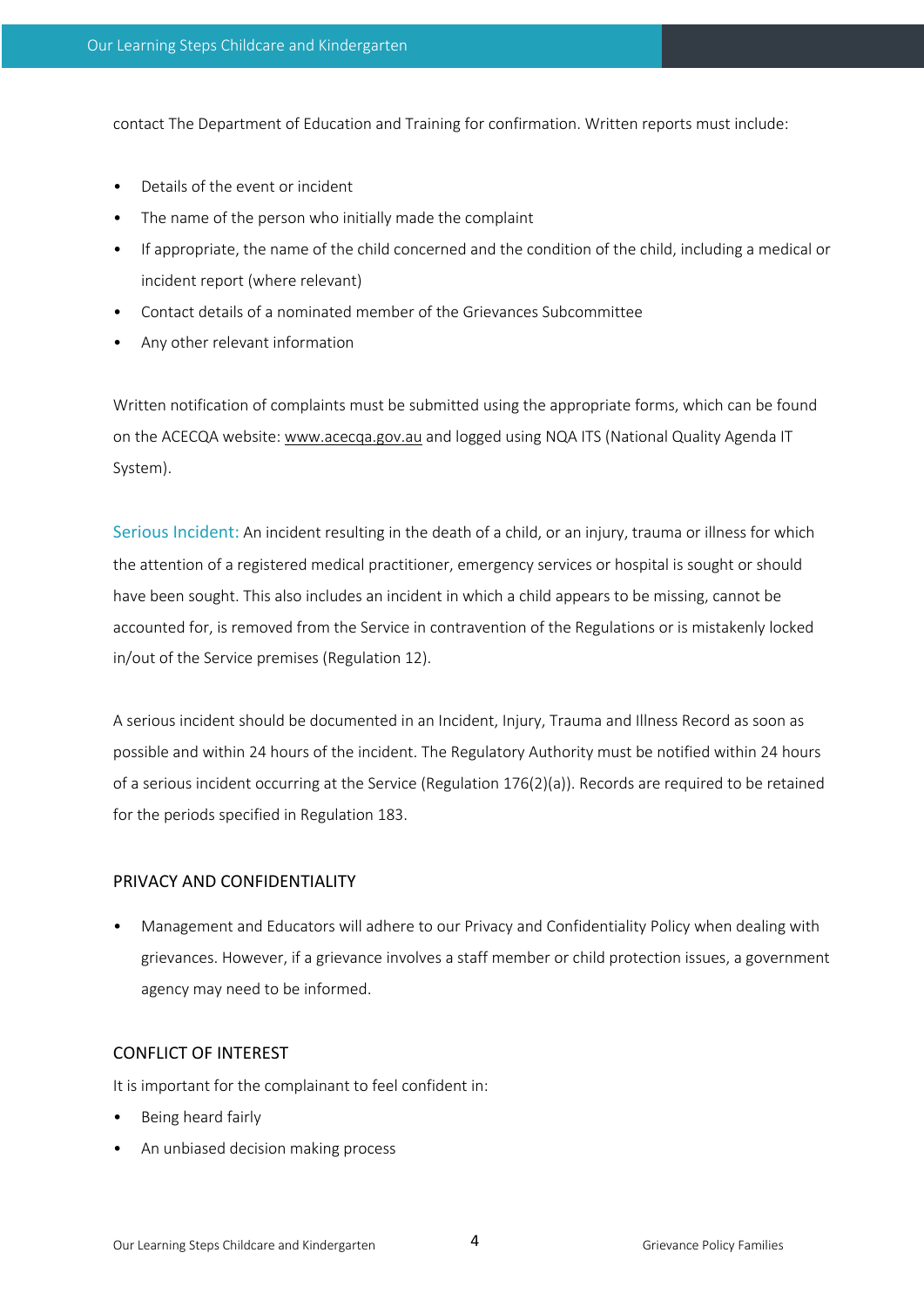Should a conflict of interest arise during a grievance or complaints that involve the Approved Provider, Nominated Supervisor or other Management will be nominated as an alternative mediator.

Our Service may also engage the resources of an Independent Conflict Resolution Service to assist with the mediation of a dispute. We will ensure that throughout the conflict resolution process the services Code of Conduct must be adhered to.

# The Approved Provider/ Nominated Supervisor will:

- Treat all grievances seriously and as a priority
- Ensure grievances remain confidential
- Ensure grievances reflect procedural fairness and natural justice
- Discuss the issue with the complainant within 24 hours of receiving the verbal or written complaint
- Investigate and document the grievance fairly and impartially. This will consist of:
	- o Reviewing the circumstances and facts of the complaint (or breach) and inviting all affected parties to provide information where appropriate and pertinent.
	- o Discussing the nature of the complaint (or breach) and giving an educator, staff member, volunteer or visitor an opportunity to respond.
	- o Permitting them to have a support person present during the consultation (for example: Union Representative, however this does not include a lawyer acting in a professional capacity)
	- o Providing the employee with a clear written statement outlining the outcome of the investigation.
- Advise the complainant and all affected parties of the outcome within 7 working days of receiving the verbal or written complaint.
	- o Management will provide a written response outlining the outcome and provide a copy to all parties involved.
	- o If a written agreement about the resolution of the complaint is prepared, all parties will ensure the outcomes accurately reflect the resolution.
- Should management decide not to proceed with the investigation after initial enquiries, a written notification outlining the reasoning will be provided to the complainant.
- Keep appropriate records of the investigation and outcome, and store those records in accordance with our Privacy and Confidentiality Policy and Record Keeping and Retention Policy.
- Monitor ongoing behaviour and provide support as required.
- Ensure the parties are protected from victimisation and bullying.
- Request feedback on the grievance process using a feedback form.
- Track complaints to identify recurring issues within the Service.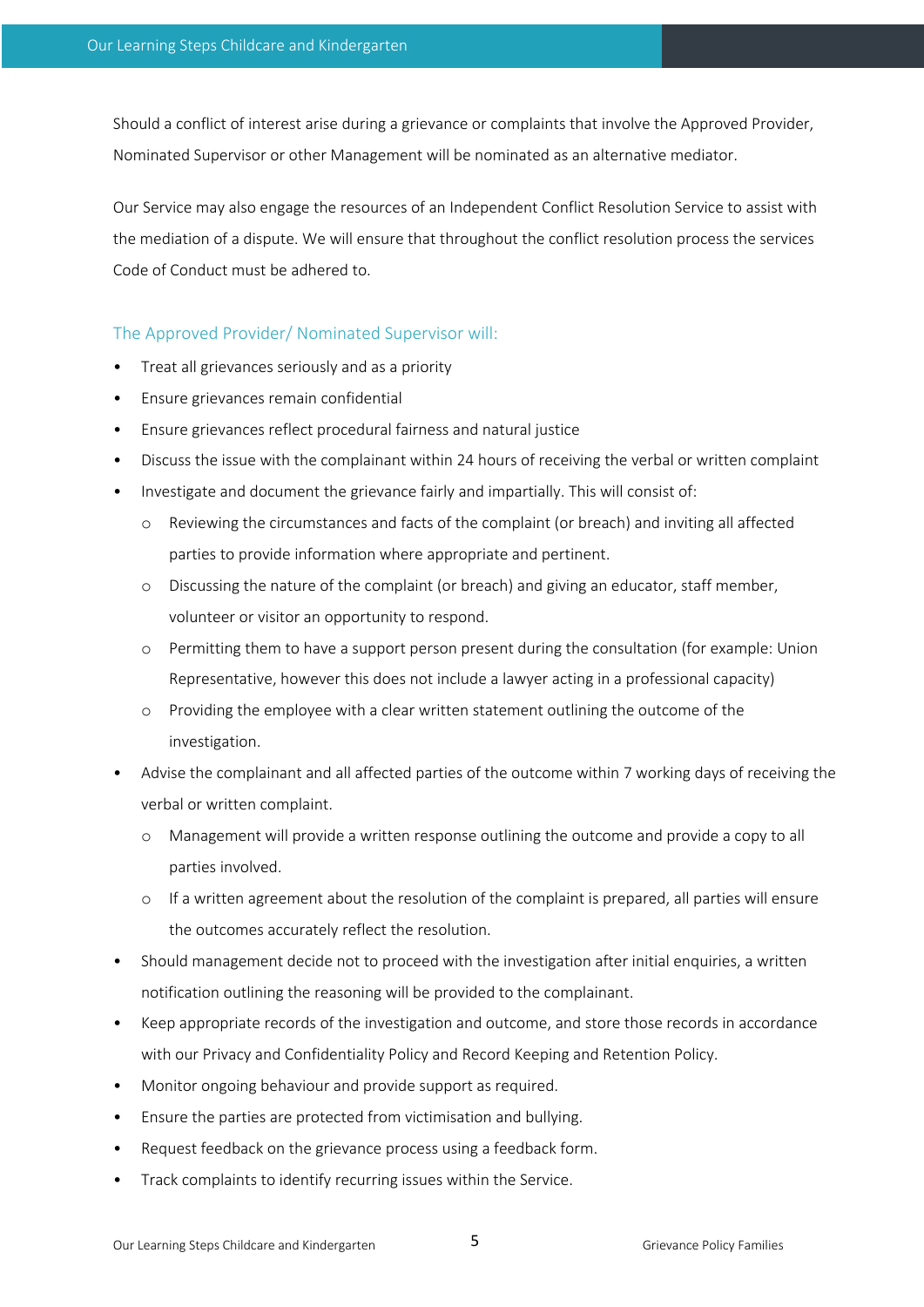• Notify the Department of Education and Training within 24 hours if a complaint alleges the safety, health or wellbeing of a child is being compromised.

## Families will:

- Be informed of our duty of care to ensure that all persons are provided with a high level of equity and fairness in relation to grievances and complaints management and procedures. The grievance procedure for families ensures fair opportunity for all stakeholders to be heard and promotes effective conflict resolution within our Service.
- Attempt to discuss their grievances with the relevant Educator associated with a particular child and/or family.
- Communicate (preferably in writing) any concerns they may have.
- Raise any unresolved concerns with the Approved Provider or Nominated Supervisor.
- Maintain confidentiality at all times.

# The Educators will:

- Listen to the family's view of what has happened.
- Clarify and confirm the grievance, documenting all the facts prior to the investigation.
- Encourage and support the family to seek a balanced understanding of the issue.
- Discuss possible resolutions available to the family. These would include external support options.
- Stimulate, encourage, and assist the family to determine a preferred way of solving the issue.
- Record the meeting, confirming the details with the family at the end of the meeting.
- Maintain confidentiality at all times.

# *If the grievance cannot be resolved, it is to be referred to the Nominated Supervisor who will investigate further:*

- If appropriate, collect relevant written evidence. This evidence will be treated in strict confidence
- Ensure evidence is kept in a secure and confidential place.
- Involve the Approved Provider or Licensee in the conflict resolution if necessary.
- Should it be necessary to interview relevant people concerning the grievance, their involvement should be kept to the minimum necessary to establish the facts.
- They must also be made aware that the matter is to be kept confidential.

Should the grievance be lodged against another person(s), these person(s) will be interviewed separately and impartially. Individuals must be given the opportunity to respond fully to the allegations and may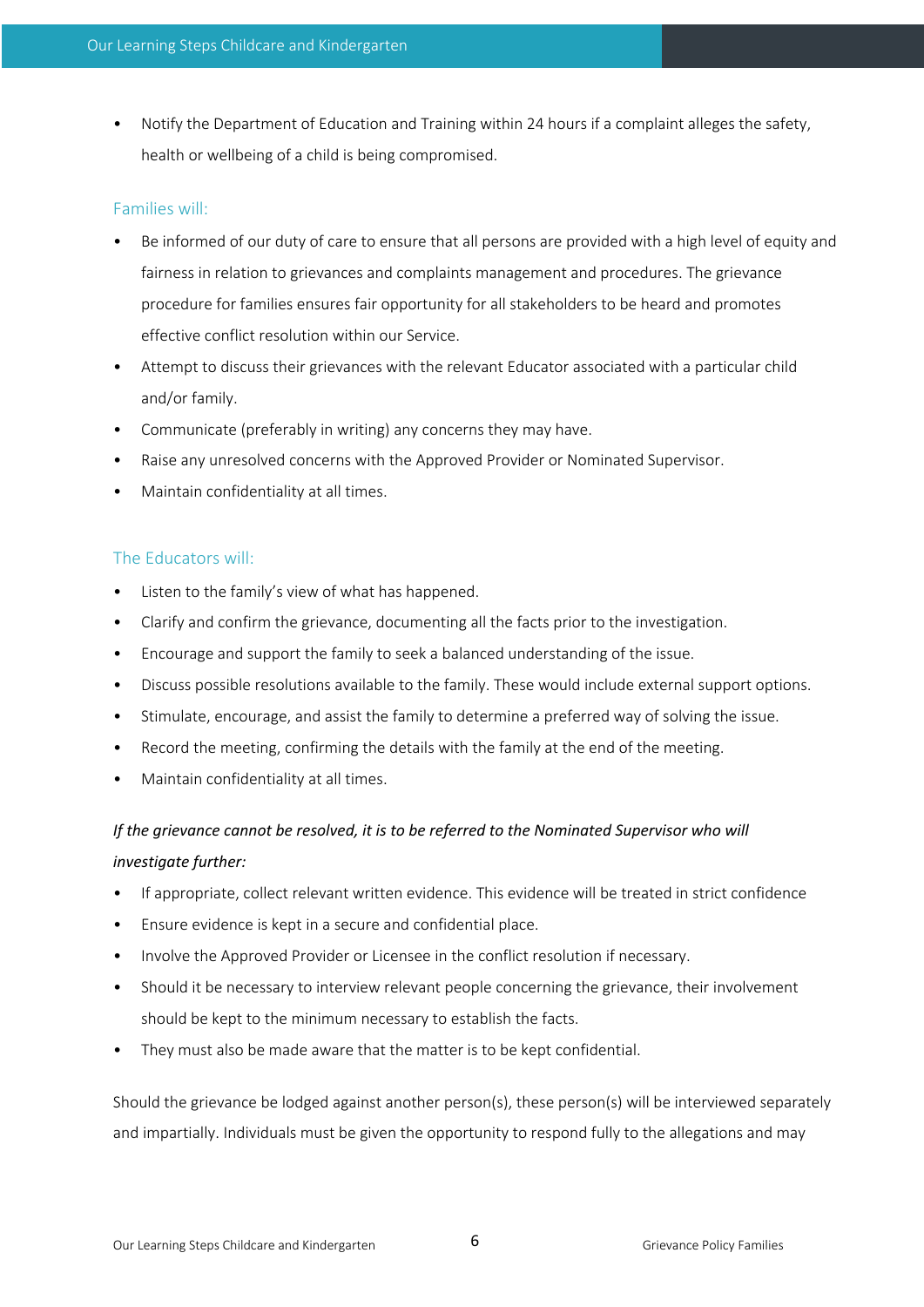have another person present, as a support person, if they wish. If after investigation, it is concluded that the grievance is substantiated:

- Both parties will be told of the decision and the reason for it.
- Immediate and appropriate steps will be taken to prevent the grievance from recurring.
- If after investigation, it is concluded that the grievance is not substantiated both parties will be told of the decision and the reason.
- The family will be informed that if they are not satisfied with any decision relating to the grievance procedure that they should consult with an external body for further advice such as the Department of Education and Training.
- If the grievance is of a serious nature, the Nominated Supervisor is responsible to inform the Department of Education and Training.

#### EVALUATION

To ensure complaints and grievances are handled appropriately, the Nominated Supervisor will

- Evaluate each individual complaint and grievance as recorded in the Complaints and Grievance Register to assess that a satisfactory resolution that has been achieved.
- Review the effectiveness of the Service policy and procedures to ensure all complaints and grievances have been handled fairly and professionally.
- Consider Feedback from Staff, Educators and Families regarding the policy and procedure.

#### Source

Education and Care Services National Regulation National Quality Standard ACECQA Human Rights and Equal Opportunities Commission

Continued: